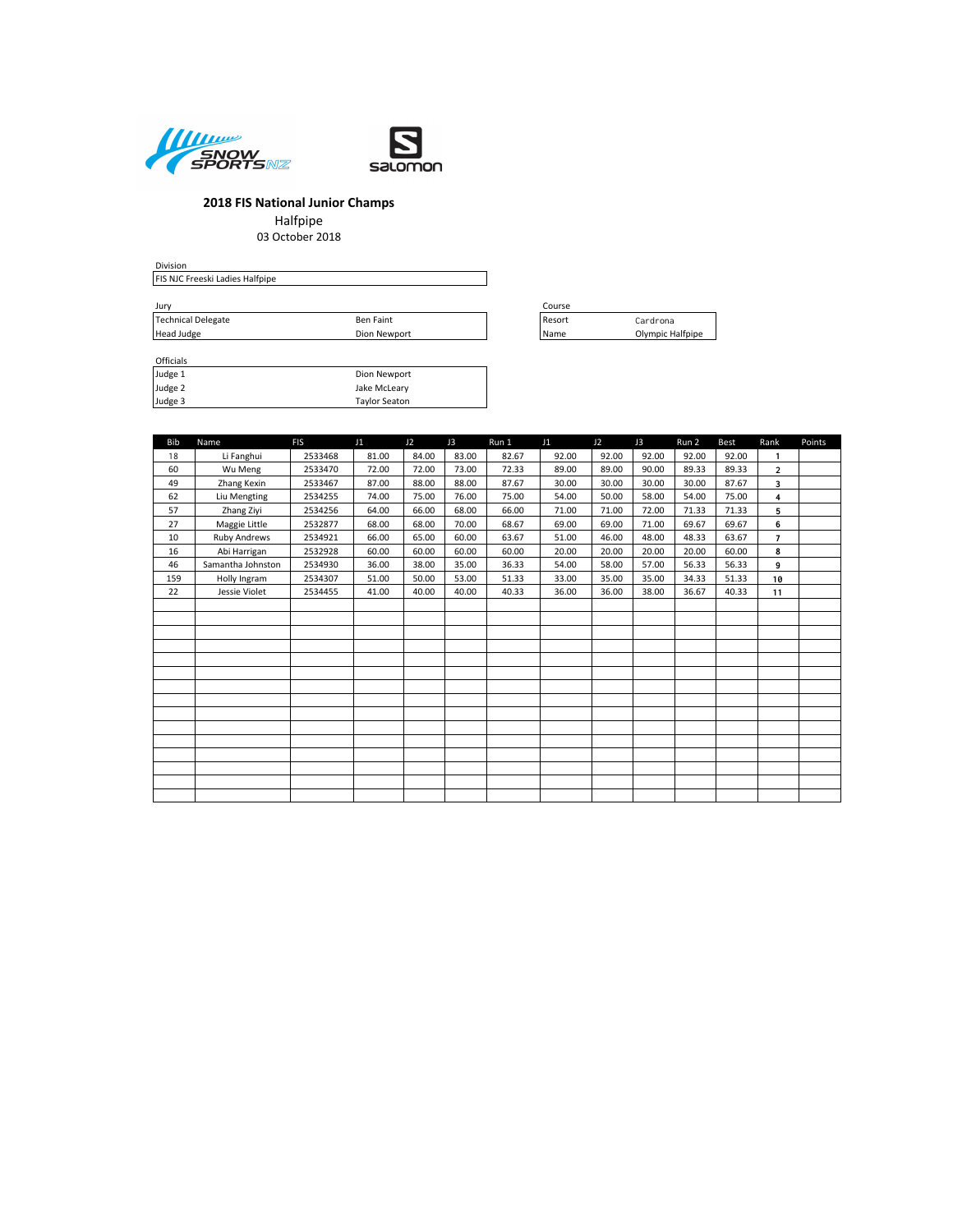



Halfpipe 03 October 2018

| Division                      |              |        |                  |
|-------------------------------|--------------|--------|------------------|
| FIS NJC Freeski Mens Halfpipe |              |        |                  |
| Jury                          |              | Course |                  |
| Technical Delegate            | Ben Faint    | Resort | Cardrona         |
| Head Judge                    | Dion Newport | Name   | Olympic Halfpipe |

| <b>Officials</b> |                      |
|------------------|----------------------|
| Judge 1          | Dion Newport         |
| Judge 2          | Jake McLeary         |
| Judge 3          | <b>Taylor Seaton</b> |

| ouise |                  |
|-------|------------------|
| esort | Cardrona         |
| lame  | Olympic Halfpipe |

| <b>Bib</b> | Name                  | <b>FIS</b> | J1    | J2    | J3    | Run 1 | J1    | 12    | J3    | Run 2 | Best  | Rank           | Points |
|------------|-----------------------|------------|-------|-------|-------|-------|-------|-------|-------|-------|-------|----------------|--------|
| 64         | Li Songsheng          | 2534258    | 78.00 | 85.00 | 86.00 | 83.00 | 93.00 | 94.00 | 96.00 | 94.33 | 94.33 | $\mathbf{1}$   |        |
| 14         | Mao Binggiang         | 2533472    | 90.00 | 90.00 | 92.00 | 90.67 | 92.00 | 92.00 | 94.00 | 92.67 | 92.67 | $\overline{2}$ |        |
| 28         | <b>Ben Harrington</b> | 2533322    | 84.00 | 83.00 | 83.00 | 83.33 | 89.00 | 89.00 | 89.00 | 89.00 | 89.00 | 3              |        |
| 19         | Luca Harrington       | 2534919    | 79.00 | 78.00 | 80.00 | 79.00 | 83.00 | 80.00 | 84.00 | 82.33 | 82.33 | 4              |        |
| 13         | Sun Jingbo            | 2533475    | 75.00 | 73.00 | 75.00 | 74.33 | 81.00 | 79.00 | 82.00 | 80.67 | 80.67 | 5              |        |
| 47         | He Binghan            | 2534257    | 77.00 | 76.00 | 78.00 | 77.00 | 15.00 | 15.00 | 15.00 | 15.00 | 77.00 | 6              |        |
| 190        | Max Mcdonald          | 2534920    | 76.00 | 75.00 | 76.00 | 75.67 | 74.00 | 74.00 | 75.00 | 74.33 | 75.67 | $\overline{7}$ |        |
| 61         | Gustav Legnavsky      | 2534929    | 74.00 | 72.00 | 71.00 | 72.33 | 58.00 | 60.00 | 62.00 | 60.00 | 72.33 | 8              |        |
| 31         | Wang Haizhuo          | 2535069    | 70.00 | 70.00 | 68.00 | 69.33 | 24.00 | 22.00 | 24.00 | 23.33 | 69.33 | 9              |        |
| 44         | <b>Harper Souness</b> | 2534927    | 69.00 | 69.00 | 67.00 | 68.33 | 66.00 | 71.00 | 70.00 | 69.00 | 69.00 | 10             |        |
| 23         | Yan Jiabao            | 2535098    | 63.00 | 66.00 | 64.00 | 64.33 | 7.00  | 5.00  | 5.00  | 5.67  | 64.33 | 11             |        |
| 59         | Luo Jingyao           | 2535099    | 61.00 | 64.00 | 62.00 | 62.33 | 59.00 | 61.00 | 60.00 | 60.00 | 62.33 | 12             |        |
| 90         | Connor Gilbert        | 2534324    | 56.00 | 54.00 | 54.00 | 54.67 | 63.00 | 63.00 | 60.00 | 62.00 | 62.00 | 13             |        |
| 63         | Song Junyi            | 2535100    | 57.00 | 56.00 | 56.00 | 56.33 | 59.00 | 62.00 | 58.00 | 59.67 | 59.67 | 14             |        |
| 137        | Charles Beaton        | 2534320    | 59.00 | 58.00 | 58.00 | 58.33 | 60.00 | 59.00 | 58.00 | 59.00 | 59.00 | 15             |        |
| 253        | <b>Connor Addis</b>   | 2534928    | 30.00 | 30.00 | 30.00 | 30.00 | 50.00 | 50.00 | 50.00 | 50.00 | 50.00 | 16             |        |
| 29         | Chen Weipeng          | 2535109    | 10.00 | 10.00 | 10.00 | 10.00 | 43.00 | 43.00 | 41.00 | 42.33 | 42.33 | 17             |        |
| 94         | Zhang Yiwei           | 2535111    | 19.00 | 20.00 | 20.00 | 19.67 | 40.00 | 40.00 | 40.00 | 40.00 | 40.00 | 18             |        |
| 26         | Li Shaodong           | 2535113    | 6.00  | 5.00  | 5.00  | 5.33  | 11.00 | 11.00 | 11.00 | 11.00 | 11.00 | 19             |        |
| 91         | Wang Jianlong         | 2535106    |       |       |       |       |       |       |       |       |       | <b>DNS</b>     |        |
|            |                       |            |       |       |       |       |       |       |       |       |       |                |        |
|            |                       |            |       |       |       |       |       |       |       |       |       |                |        |
|            |                       |            |       |       |       |       |       |       |       |       |       |                |        |
|            |                       |            |       |       |       |       |       |       |       |       |       |                |        |
|            |                       |            |       |       |       |       |       |       |       |       |       |                |        |
|            |                       |            |       |       |       |       |       |       |       |       |       |                |        |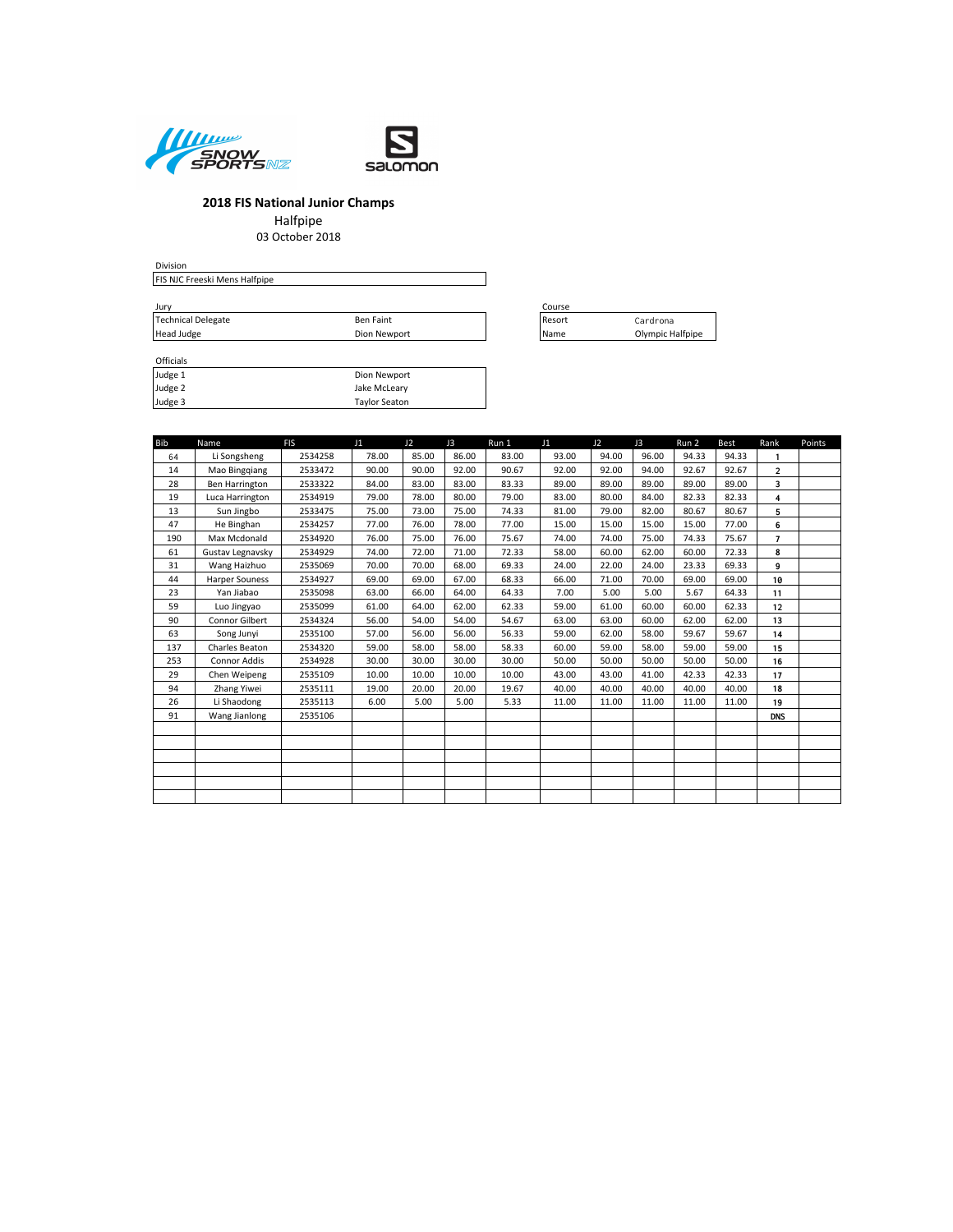



Halfpipe

03 October 2018

| Division                                 |        |
|------------------------------------------|--------|
| <b>FIS NJC Snowboard Ladies Halfpipe</b> |        |
|                                          |        |
| Jurv                                     | Course |
|                                          |        |

| Jurv                      | ourse            |                   |                  |  |
|---------------------------|------------------|-------------------|------------------|--|
| <b>Technical Delegate</b> | <b>Ben Faint</b> | Resor             | `ardrona         |  |
| Head Judge                | Keith Stubbs     | <sup>I</sup> Name | Olympic Halfpipe |  |

| Officials |                 |
|-----------|-----------------|
| Judge 1   | Keith Stubs     |
| Judge 2   | Richie Johnston |
| Judge 3   | Milu Multhaup   |

| ----- |                  |
|-------|------------------|
| esort | Cardrona         |
| lame  | Olympic Halfpipe |

| <b>Bib</b> | Name            | <b>FIS</b> | J1    | J2    | J3    | Run 1 | J1    | J2    | J3    | Run 2 | Best  | Rank           | Points |
|------------|-----------------|------------|-------|-------|-------|-------|-------|-------|-------|-------|-------|----------------|--------|
| 24         | Lily Jekel      | 9045119    | 79.00 | 73.00 | 73.00 | 75.00 | 50.00 | 52.00 | 50.00 | 50.67 | 75.00 | $\mathbf{1}$   |        |
| 11         | Caycee Stratten | 9045125    | 35.00 | 34.00 | 33.00 | 34.00 | 70.00 | 69.00 | 66.00 | 68.33 | 68.33 | $\overline{2}$ |        |
| 150        | Alexandra Chen  | 9045098    | 31.00 | 32.00 | 30.00 | 31.00 | 60.00 | 65.00 | 63.00 | 62.67 | 62.67 | 3              |        |
| 148        | Jamie Mawkes    | 9045118    | 65.00 | 64.00 | 55.00 | 61.33 | 50.00 | 55.00 | 58.00 | 54.33 | 61.33 | $\overline{4}$ |        |
| 267        | Yang Le         | 9125060    | 15.00 | 16.00 | 19.00 | 16.67 | 13.00 | 13.00 | 16.00 | 14.00 | 16.67 | 5              |        |
| 269        | Liu Chenchen    | 9125058    | 10.00 | 9.00  | 11.00 | 10.00 | 12.00 | 11.00 | 12.00 | 11.67 | 11.67 | 6              |        |
|            |                 |            |       |       |       |       |       |       |       |       |       |                |        |
|            |                 |            |       |       |       |       |       |       |       |       |       |                |        |
|            |                 |            |       |       |       |       |       |       |       |       |       |                |        |
|            |                 |            |       |       |       |       |       |       |       |       |       |                |        |
|            |                 |            |       |       |       |       |       |       |       |       |       |                |        |
|            |                 |            |       |       |       |       |       |       |       |       |       |                |        |
|            |                 |            |       |       |       |       |       |       |       |       |       |                |        |
|            |                 |            |       |       |       |       |       |       |       |       |       |                |        |
|            |                 |            |       |       |       |       |       |       |       |       |       |                |        |
|            |                 |            |       |       |       |       |       |       |       |       |       |                |        |
|            |                 |            |       |       |       |       |       |       |       |       |       |                |        |
|            |                 |            |       |       |       |       |       |       |       |       |       |                |        |
|            |                 |            |       |       |       |       |       |       |       |       |       |                |        |
|            |                 |            |       |       |       |       |       |       |       |       |       |                |        |
|            |                 |            |       |       |       |       |       |       |       |       |       |                |        |
|            |                 |            |       |       |       |       |       |       |       |       |       |                |        |
|            |                 |            |       |       |       |       |       |       |       |       |       |                |        |
|            |                 |            |       |       |       |       |       |       |       |       |       |                |        |
|            |                 |            |       |       |       |       |       |       |       |       |       |                |        |
|            |                 |            |       |       |       |       |       |       |       |       |       |                |        |